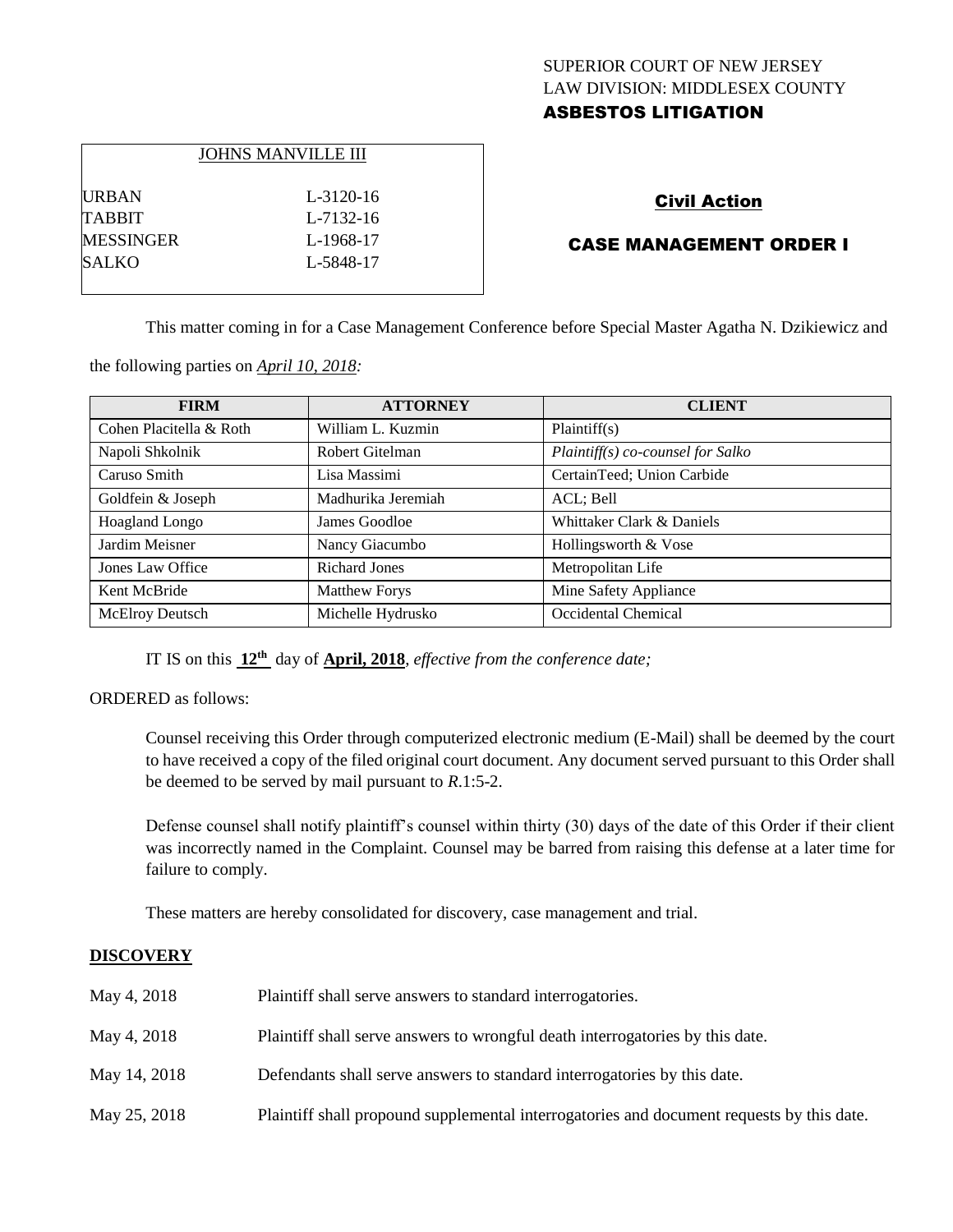| June 29, 2018  | Defendants shall serve answers to supplemental interrogatories and document requests by this<br>date.                                                                                                       |
|----------------|-------------------------------------------------------------------------------------------------------------------------------------------------------------------------------------------------------------|
| May 25, 2018   | Defendants shall propound supplemental interrogatories and document requests by this date.                                                                                                                  |
| June 29, 2018  | Plaintiff shall serve answers to supplemental interrogatories and document requests by this<br>date.                                                                                                        |
| August 3, 2018 | Fact discovery, including depositions, shall be completed by this date. Plaintiff's counsel shall<br>contact the Special Master within one week of this deadline if all fact discovery is not<br>completed. |
| August 3, 2018 | Depositions of corporate representatives shall be completed by this date.                                                                                                                                   |

### **EARLY SETTLEMENT**

| August 3, 2018 | Settlement demands shall be served on all counsel and the Special Master by this date. |  |  |
|----------------|----------------------------------------------------------------------------------------|--|--|
|----------------|----------------------------------------------------------------------------------------|--|--|

#### **SUMMARY JUDGMENT MOTION PRACTICE**

| August 3, 2018  | Plaintiff's counsel shall advise, in writing, of intent not to oppose motions by this date. |
|-----------------|---------------------------------------------------------------------------------------------|
| August 17, 2018 | Summary judgment motions shall be filed no later than this date.                            |

September 14, 2018 Last return date for summary judgment motions.

#### **MEDICAL DEFENSE**

| May 4, 2018 | Plaintiff shall serve executed medical authorizations (along with answers to interrogatories) |
|-------------|-----------------------------------------------------------------------------------------------|
|             | by this date.                                                                                 |

- May 4, 2018 Plaintiff shall serve a diagnostic medical report and any medical records in plaintiff's possession by this date.
- August 3, 2018 Plaintiff shall serve medical expert reports by this date.

October 12, 2018 Defendants shall identify its medical experts and serve medical reports, if any, by this date. In addition, defendants shall notify plaintiff's counsel (as well as all counsel of record) of a joinder in an expert medical defense by this date.

#### **LIABILITY EXPERT REPORTS**

- August 3, 2018 Plaintiff shall identify its liability experts and serve liability expert reports or a certified expert statement by this date or waive any opportunity to rely on liability expert testimony.
- October 12, 2018 Defendants shall identify its liability experts and serve liability expert reports, if any, by this date or waive any opportunity to rely on liability expert testimony.

#### **ECONOMIST EXPERT REPORTS**

August 3, 2018 Plaintiff shall identify its expert economists and serve expert economist report(s), if any, by this date or waive any opportunity to rely on economic expert testimony.

 $\_$  ,  $\_$  ,  $\_$  ,  $\_$  ,  $\_$  ,  $\_$  ,  $\_$  ,  $\_$  ,  $\_$  ,  $\_$  ,  $\_$  ,  $\_$  ,  $\_$  ,  $\_$  ,  $\_$  ,  $\_$  ,  $\_$  ,  $\_$  ,  $\_$  ,  $\_$  ,  $\_$  ,  $\_$  ,  $\_$  ,  $\_$  ,  $\_$  ,  $\_$  ,  $\_$  ,  $\_$  ,  $\_$  ,  $\_$  ,  $\_$  ,  $\_$  ,  $\_$  ,  $\_$  ,  $\_$  ,  $\_$  ,  $\_$  ,